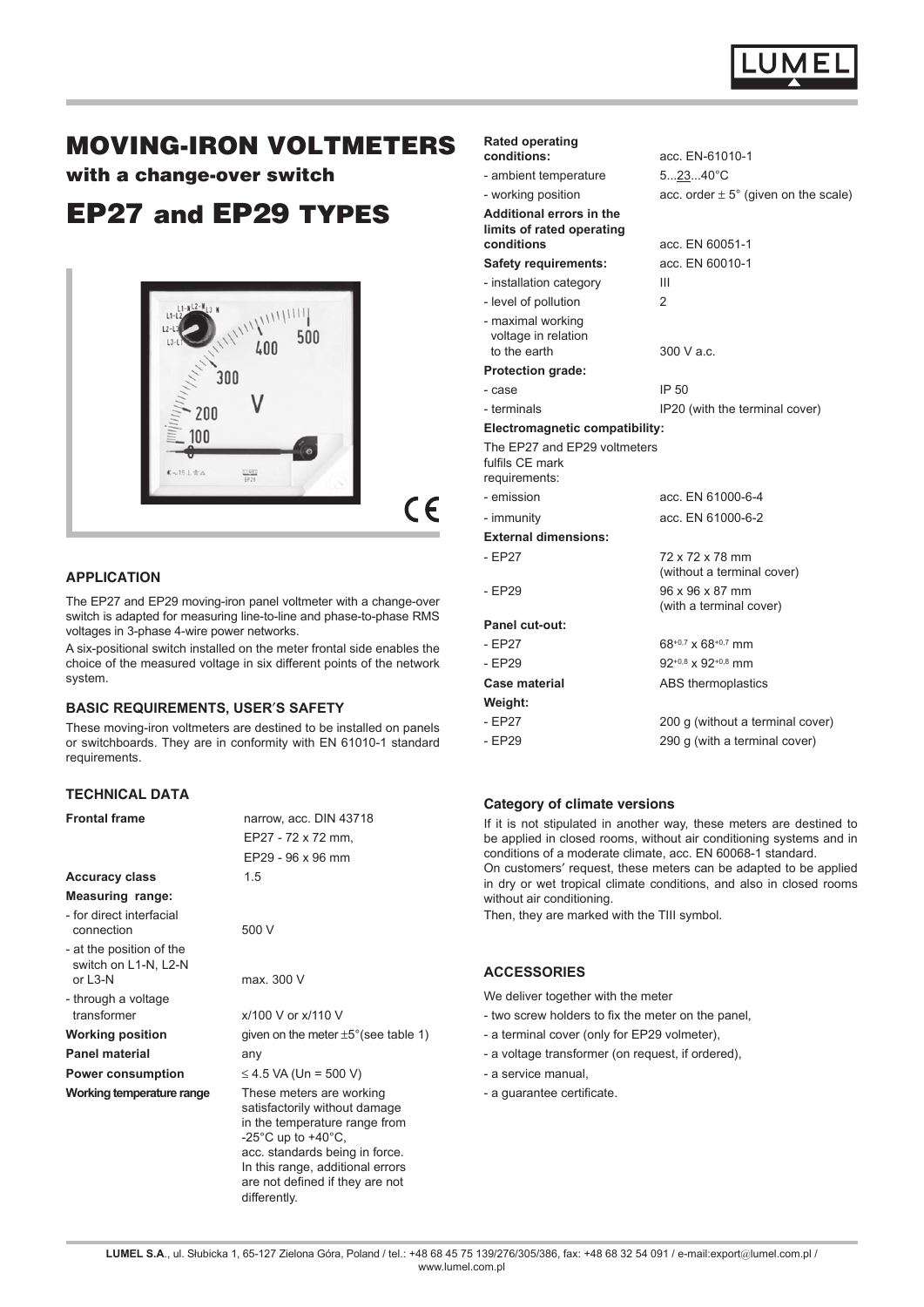

## **OVERALL DIMENSIONS**









## **INSTALLATION**

Panel cut-out for EP27 :  $68^{+0.7}$  x  $68^{+0.7}$  mm Panel cut-out for EP29 : 92<sup>+0.8</sup> x 92<sup>+0.8</sup> mm







# **CONNECTION DIAGRAM OF EXTERNAL CIRCUITS**

**Connections of EP27 voltmeters:**





*a) Direct connection b) Connection through a voltage transformer*